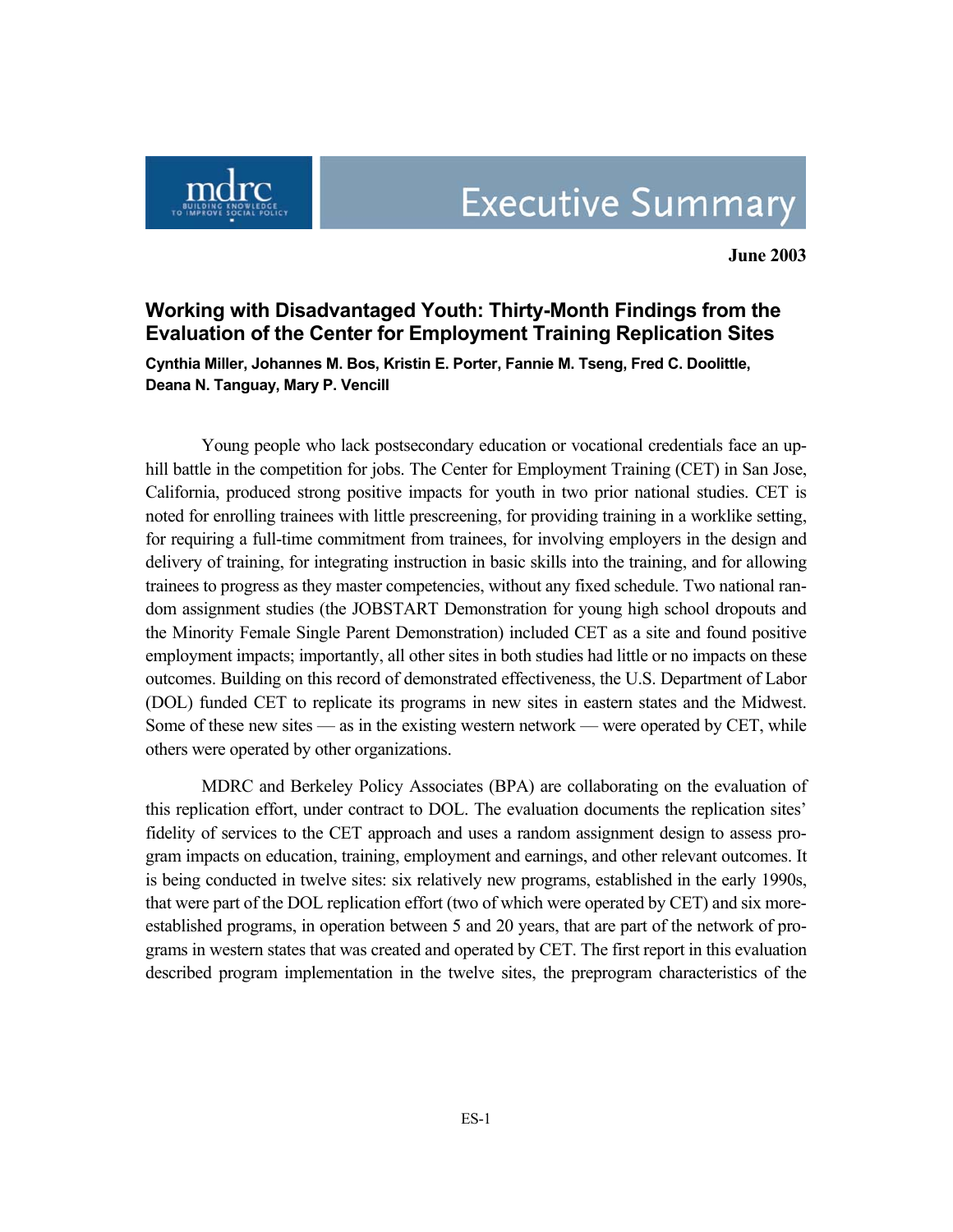study sample, and early participation in program activities.<sup>1</sup> The present report adds an analysis of program outcomes and net impacts as captured by a survey conducted approximately 30 months after random assignment.

The overall study sample includes 1,485 youth between ages 16 and 22. Approximately half were randomly assigned to the program group and received access to CET services, and half were randomly assigned to the control group and were not given access to CET services but were able to enroll in other education and training activities. The sample is broadly representative of youth served in federally funded employment and training programs, though it does have slightly higher percentages of school dropouts and parents than are found in the national service population and substantially higher percentages of Hispanic and African-American youth, because of the urban location of most of the study sites. Eightyeight percent of the study sample completed a 30-month follow-up survey, producing an overall impact sample of 1,306 for this report.

## **Findings in Brief**

- Implementation of the CET approach is difficult, and the fidelity of program services to the original CET model varied greatly across the sites, affecting both implementation and program impacts.
- In the four sites implementing the CET model with high fidelity, access to the program increased youths' participation in training activities substantially above the level for the control group and increased the percentage of youth completing a training certificate. In the medium- and low-fidelity sites, the impacts on service receipt and completion were smaller.
- In the high-fidelity sites, access to the program produced substantial positive impacts across a range of employment-related outcomes for young women. These included impacts on the percentage ever working, on employment rates at the follow-up survey, and (quite probably) on total earnings though the small sample prevents a statistically significant finding.
- For young men, the results in high-fidelity sites were either negative or negligible. As in the past, it has proved difficult to improve the employment prospects of low-income young men.

 $\frac{1}{1}$ Stephen Walsh, Deana Goldsmith, Yasuyo Abe, and Andrea Cann, *Evaluation of the Center for Employment Training Replication Sites* (2000).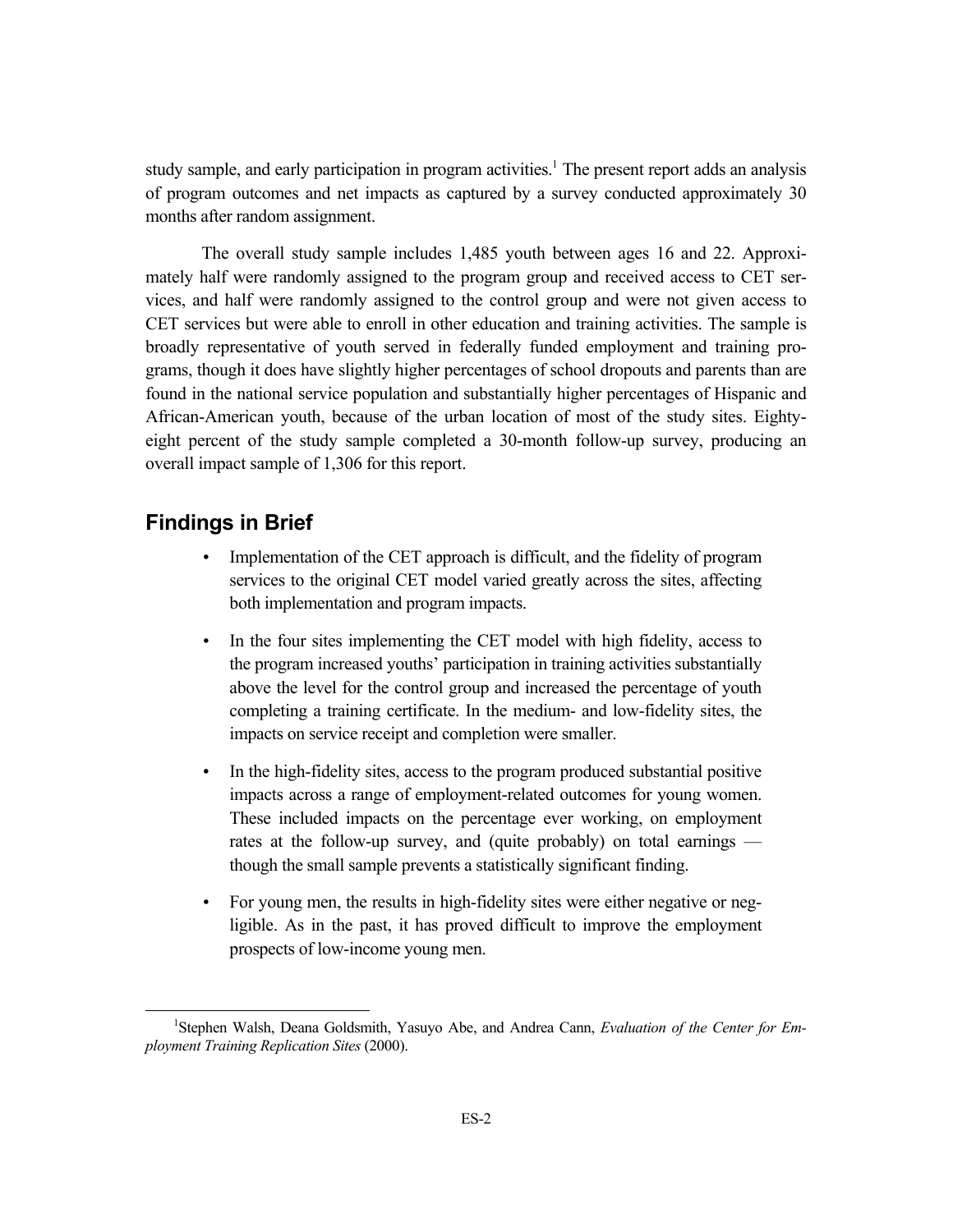- In the medium- and low-fidelity sites, impacts were either negative or negligible across a range of outcomes for the full sample and for all key subgroups.
- These findings are similar to prior results from CET-San Jose, where implementation was very strong and the research findings were largely driven by positive impacts for young women. The employment impacts reported here occurred during a period of strong demand for labor that provided unusual job opportunities for youth with low skills, so the longer-term follow-up that is now under way is important because it will extend into the recent economic slowdown.

## **Implementation of the CET Model in the Study Sites**

• **The CET approach is difficult to implement — only four of the twelve study sites put all the key aspects of the model in place — and sites with greater fidelity of implementation produced stronger impact findings.** 

Implementation of the model was strongest among four of the established western sites that were part of the network of programs that CET developed and operated as it gradually expanded its operations. These high-fidelity sites were able to put in place all the key aspects of the program. Other sites that were newly established, that were operated by organizations other than CET, or that shared both characteristics had much more difficulty implementing the full model. Six sites implemented it with medium fidelity, and two did so with low fidelity. Because of their location in the western states, the four high-fidelity sites served many Hispanic clients. An analysis of site impacts that controlled for the characteristics of each site's sample revealed that differences in findings across sites were largely driven by fidelity of program implementation rather than by differences in sample characteristics. Thus, much of the analysis focuses on grouping the sites by the strength of their implementation.

The weaker-implementing sites tended to lack intensive participation in training and strong organizational stability. CET offers full-time services and seeks to involve participants intensely in education and training to quickly prepare them for work. Only the high-fidelity sites were able to generate the intense participation called for in the CET approach. Successful implementation also requires the sustained attention of leaders committed to the approach. This was present in the high-fidelity sites, but the medium- and low-fidelity sites tended to have turnover in leadership, funding changes that led them to depart from the CET approach, or even closure of the programs because of administrative problems or changing priorities.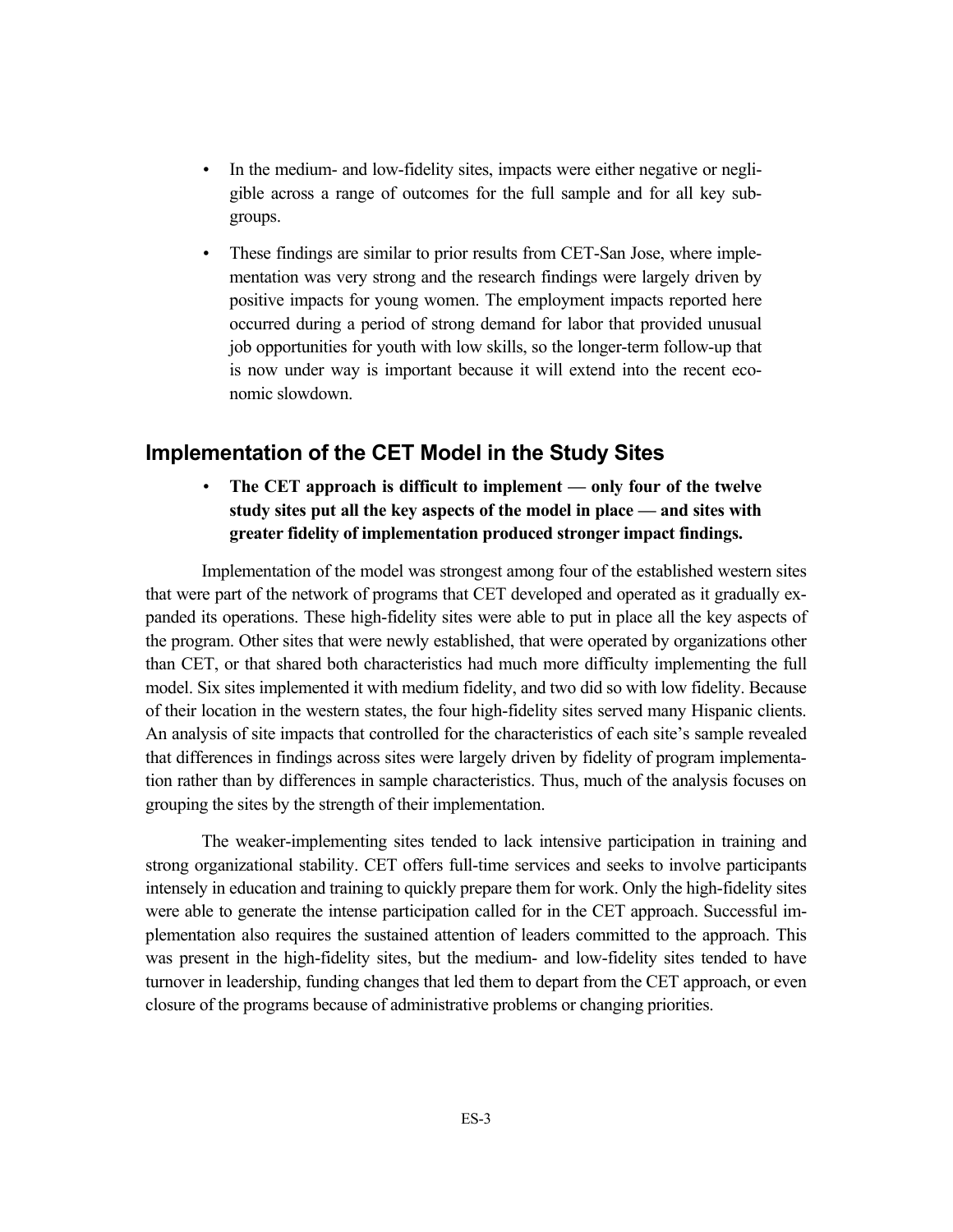#### • **In the high-fidelity sites, access to CET significantly increased participation in skills training during the early months of follow-up.**

In the high-fidelity sites, survey respondents in the program group reported an average of 218 hours of skills training in the first six months of follow-up (including zeros for those who reported no participation in skills training), compared with 36 hours for control group members — an impact of 183 hours. In the medium- and low-fidelity sites, the comparable average increases were only 62 hours and 20 hours, respectively.

#### • **Access to CET significantly increased receipt of training credentials, with the largest increase occurring in the high-fidelity sites.**

By the end of the follow-up period, 39 percent of program group members reported receiving a training credential, compared with 25 percent of control group members, for a difference of 15 percentage points. In the high-fidelity sites, the difference in credential receipt was 24.9 percentage points; smaller impacts were found in the medium- and low-fidelity sites.

# **Impacts on Employment and Other Outcomes**

## • **The period covered in this report was one of strong demand for lowskilled labor, which led to unusually favorable employment outcomes for members of the control group.**

Youth with low skills had better job prospects within the strong economy of the mid to late 1990s than in other recent periods. Thus, to produce positive employment impacts, the program faced an unusually high benchmark of employment among control group members. Although youth typically apply for a training program like CET when they are unemployed, nearly 20 percent of the control group reported employment in the month following their entry into the research sample. Over the follow-up period, this employment rate gradually rose; in the final month of follow-up, more than 60 percent of the control group — and about 55 percent of those without a high school education — reported employment. As a further illustration, in the high-fidelity sites, 83 percent of women in the control group and 100 percent of men reported working at some point during the follow-up period.

• **In the high-fidelity sites, the CET model led to a substantial increase in women's employment and earnings and to an increase in marriage, childbearing, and arrests for younger sample members, but it had negative impacts on young men's employment and earnings.** 

Given the strong labor demand reported above, the program's employment impacts are especially interesting. For women in high-fidelity sites, the program increased the percentage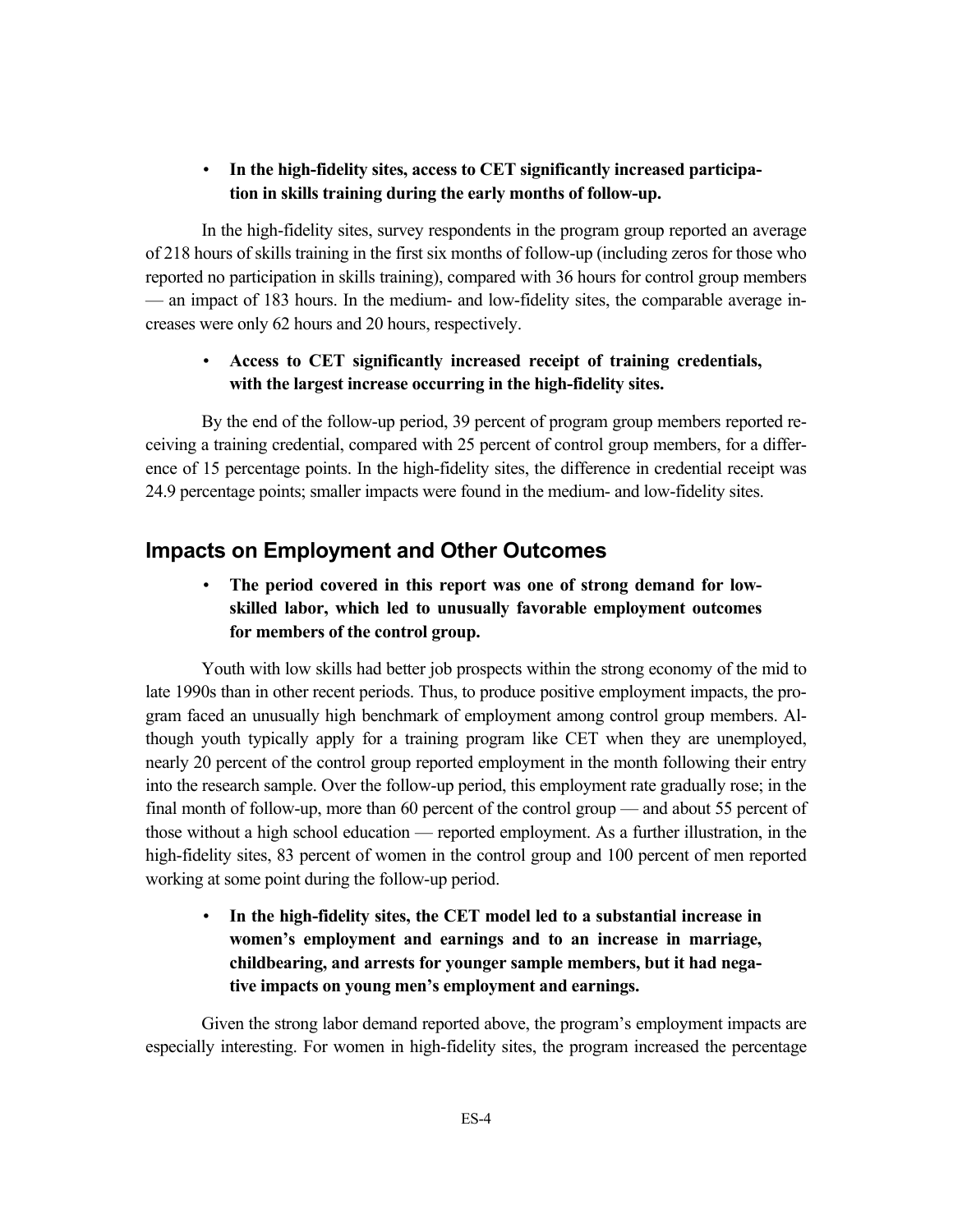who ever worked during the follow-up period (from 83 percent to 92 percent) and who were working at the time of the follow-up survey (from 47 percent to 61 percent). In addition, it appeared to increase earnings in the last six months of follow-up, from \$3,610 to \$4,228, and earnings over the entire period, from \$12,325 to \$14,094 — but neither of these results was statistically significant, given the relatively small sample size. For men, access to CET led to a decline in the percentage who ever worked in the follow-up period (from 100 percent to 93 percent) and to a decrease in earnings in the last six months (from \$6,391 to \$4,954).

These different results by gender are related to the higher levels of control group employment for men and to shifts in particpants' industry and occupation that the program produced for each gender. For women, the CET model produced a shift away from retail trade and toward other industries (especially transportation) and a shift away from service occupations to clerical, with an increase in the percentage of women earning \$7 to \$9 per hour. For men, access to CET led to shifts into the construction and manufacturing industries, without an accompanying move into the occupations for which they were trained. In combination, these shifts produced a slight (statistically insignificant) increase in hourly earnings but a decline in average hours worked (largely because of a decline in the percentage of men working more than 40 hours per week). It appears that although the training may have induced shifts in industries, the new skills did not position the men to maintain their work hours over time in these more skillintensive settings.

#### • **In the medium- and low-fidelity sites, impacts were either negligible or negative for both employment-related and other outcomes.**

Most impacts in the lower-fidelity sites were not statistically significant. But access to CET reduced the employment rates and the third-year earnings of youth who lacked a high school diploma at program entry. Further, the programs in these sites also reduced the employment rates of women and program entrants older than 19 and reduced the third-year earnings of teenage entrants. These negative impacts highlight the importance of implementing the program strongly.

#### **Implications**

The findings in this report clearly highlight the importance of implementing the CET approach strongly; the sites showing high fidelity to the CET model produced more substantial impacts. The results at this stage for young women appear similar to those in earlier studies: Where CET is implemented well, there are positive impacts on employment-related outcomes. Unfortunately, the current findings also continue a pattern of disappointing results for young men within employment and training evaluations. In part, this pattern appears to be linked to young men's relatively high employment rates in the absence of special training and to the in